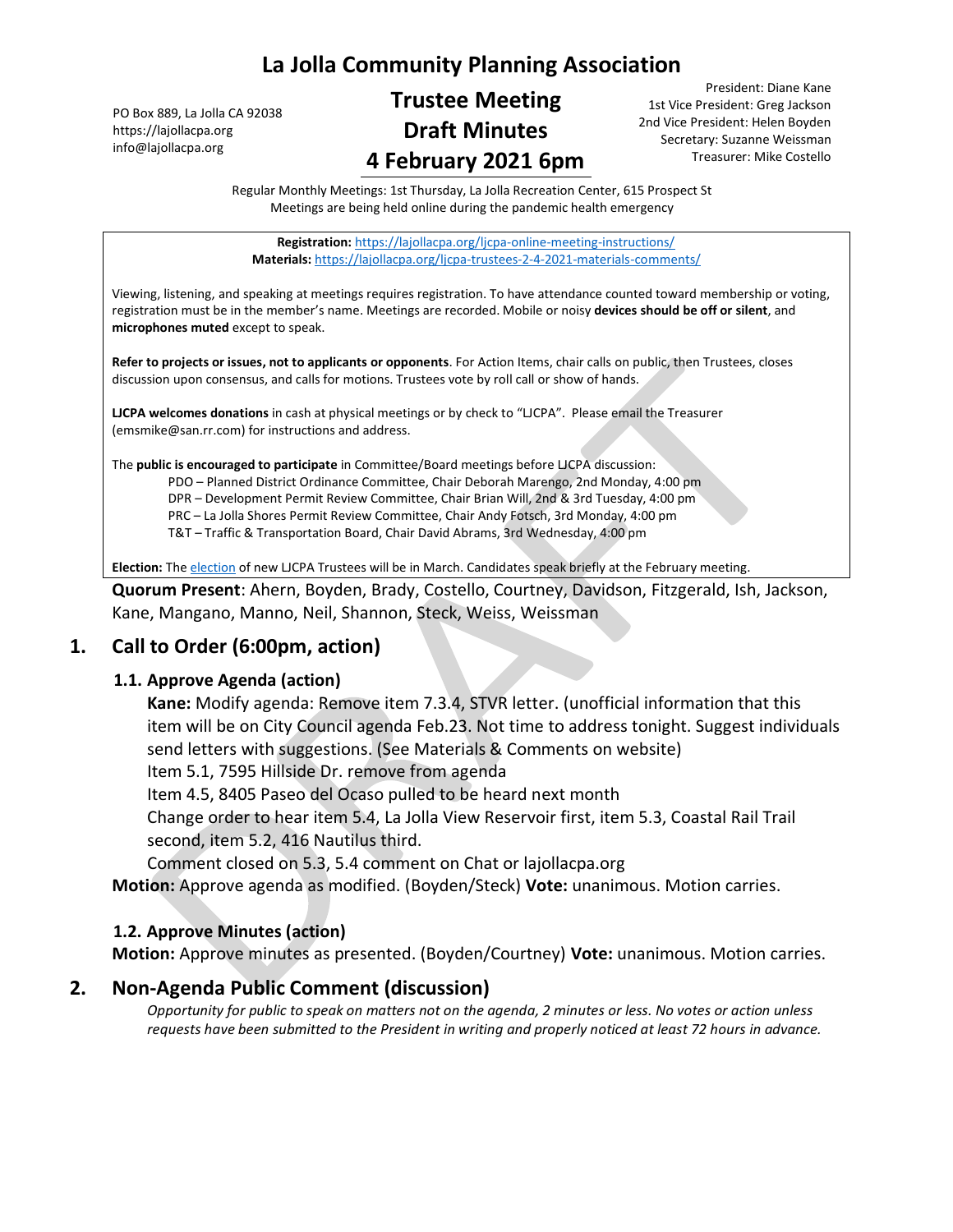**Rasumssen:** Coast Walk parking spaces and turnaround: Calif. Coastal Commission has requested City of SD to conduct survey on how to determine configuration of parking spaces, required ADA parking spaces and how to make turnaround safe.

**Emerson:** UCSD is bringing deed restriction request to Land Use and Housing on Feb. 18. Contact me if you want to speak on this.

## **3. Election Update (action and information)**

#### **3.1. Process (action, Emerson)**

Approve proposed procedures for March Trustee election **Emerson:** To set the election process during Covid the election committee studied our bylaws, incorporated suggestions from Mike Costello from his group and the City recommended protocols. Our two goals were to make it simple and follow the bylaws and keep everyone safe.

**Motion:** Ratify election protocol as posted in Materials & Comments on website. (Jackson/Costello). **Vote:** unanimous: Motion carries.

#### **3.2. Trustee candidate statements (information)**

List of candidates at<https://lajollacpa.org/about/elections/2021-elections/> Emerson: Anyone can declare intention to run until the end of this meeting. Statements were heard from: Kane, Hostomska, Marengo, Rasmussen, Rudick, Shannon, Will (read by Emerson).

## **4. Consent Agenda (consolidated action)**

The Consent Agenda enables LJCPA to ratify recommendations from joint Committees or Boards that findings CAN or CANNOT be made. Those recommendations thereby become LJCPA's. The public may comment on consent items, but there is no presentation or debate. Anyone may request a consent item be pulled for full discussion by LJCPA at a subsequent meeting.

### **4.1. 9044 La Jolla Shores Ln (667987, Trettin)**

(Process 4) After-fact SDP for the Emergency Agreement (PTS# 660175) issued for the relocation of failed coastal bluff materials that threatened ancillary residence and tram landing at the base of the coastal bluff located at 9044 La Jolla Shores Ln. within the RS-1-1 and RS-1-4 Base Zones, and Coastal (Appealable), Sensitive Coastal Bluff, and MHPA Overlay Zones and Geo Hazard Area 41 within the La Jolla Community Plan. Council Dist. 1

### • **DPR: findings CAN be made 7-0-1**

### **4.2. 1228 Park Row (619886, Kivel)**

(Process 2) – A NDP and amendment to CDP No. 1217056 for new work at 1228 Park Row that includes a steel lattice structure, barbeque, metal rods at roof parapet, vehicle gates that encroach into the public ROW, and air conditioning condensers on the garage roof. Fences, retaining walls, trees in ROW, and carport opening identified in the IC notice dated 4/17/19. The 0.22-acre site is located in the RS-1-7 Zone, and Coastal Overlay Zone (Non-App.) within the La Jolla CPA, and CD 1.

- **DPR: findings CANNOT be made 6-0-1**
- **Measurements to be verified by independent, certified surveyor; Park Row gate encroaches on public way, unsafely designed in contravention of public interest;**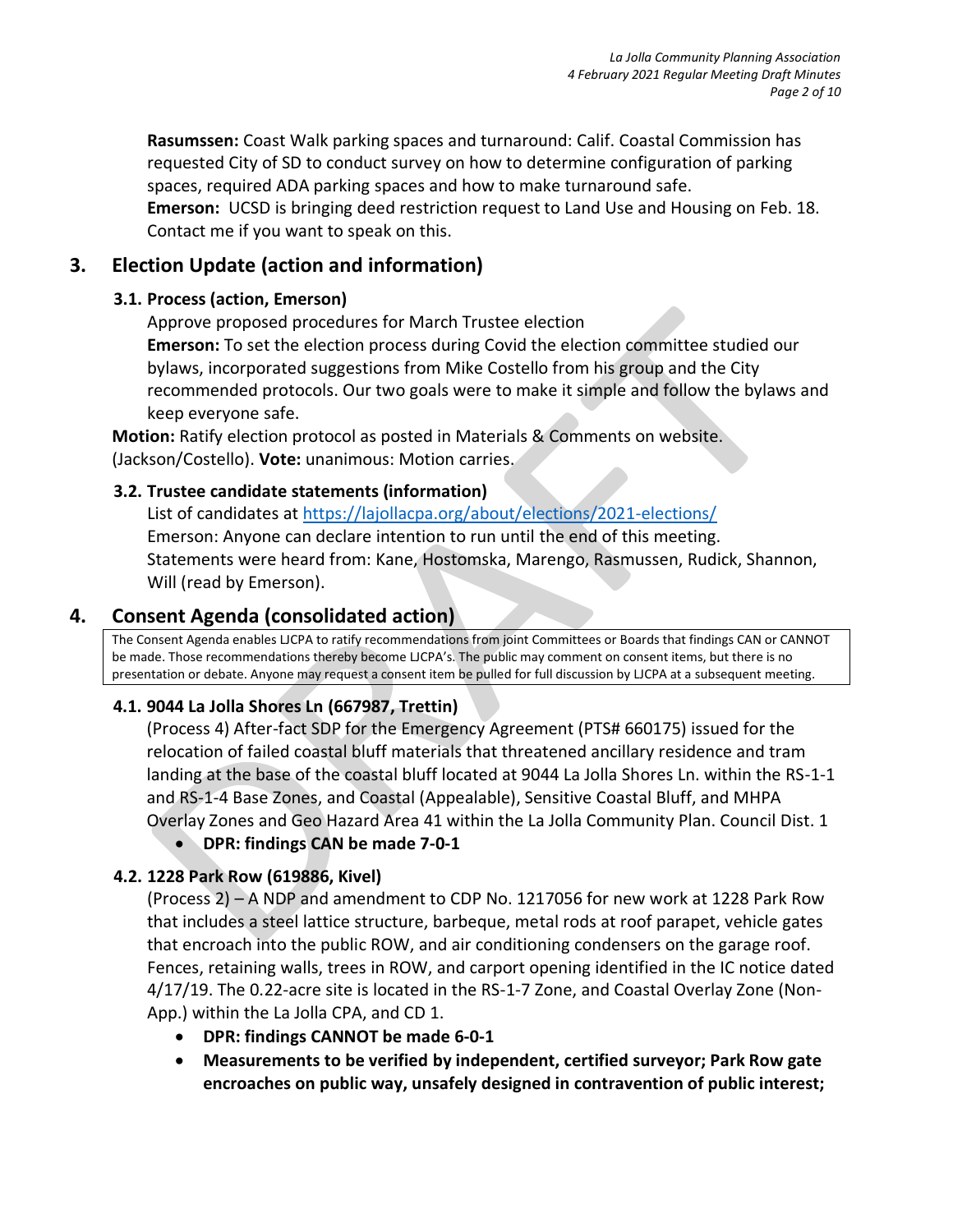#### **proposed ADU not yet noticed, therefore not properly permitted; design of gates inconsistent with neighborhood**

### **4.3. 7007 Country Club Dr (508125, Coston)**

(Process 3) Tentative Map, Coastal Development Permit, and Site Development Permit to create two lots with existing single dwelling unit on a lot and new lot with construction of a new 14,226 SF two-story single dwelling unit with attached garage, pool house, and pool on a site containing ESL. The 8.77-acre site is located at 7007 Country Club Dr. within the RS-1-4 zone and the Coastal Overlay Zone (Non-Appealable Area 1) of the La Jolla Community Plan area. CD 1.

• **DPR: findings CAN be made 7-0-1**

## **4.4. 8561 El Paseo Grande (670093, Fortune)**

(Process 3) Coastal Development Permit and Site Development Permit to demo an existing dwelling unit and construct a new 6,153 sf two story dwelling unit with basement parking garage. The .0.15-acre site is located at 8561 El Paseo Grande in the LJSPD-SF zone and the Coastal (N-App) Overlay Zone within the La Jolla Community Plan Area and Council District 1.

- **PRC: findings CANNOT be made 6-0-1**
- **Bulk and scale**

## *4.5.* **8405 Paseo del Ocaso (560839, Wilson)** *PULLED*

(Process 3) Coastal Development Permit and Site Development Permit to demolish an existing single dwelling and construct a 4,430 sq-ft two story single to tie into an existing garage located at 8405 Paseo De Ocaso. The 0.12-acre site is in the Coastal Overlay Zone (non-appealable) in the SF zone(s) of the La Jolla Shores Planned District of the La Jolla Community Plan area. CD 1.

• **PRC: findings CAN be made 5-1-1**

## **4.6. 8216 Caminito Maritimo (629762, Sammon)**

(Process 3) Site Development Permit and Neighborhood Development Permit for the addition of 4,515 square feet to an existing single residential condominium unit of 4,771 square feet for a total of 9,286 square feet located at 8216 Caminito Maritimo. The 0.18 acre site of the LJSPD-SF base zone of the La Jolla community plan area with prior development approval SDP#630146 & NDP# 644794. CD 1.

- **PRC: findings CANNOT be made 6-0-1**
- **Bulk and scale, 29'6" retaining wall, substandard driveway length**

## **4.7. MTS Route #140 bus line**

Approve the MTS (Metropolitan Transit System) proposed Route #140 bus line connecting the Village to the new Mid-Coast trolley's Balboa Station, and request electronic informational signage be included at the Village terminus on Silverado Street between Girard Avenue and Herschel Street.

• **T&T: Approve 8-0-0**

Item 4.5, 8405 Paseo del Ocaso Pulled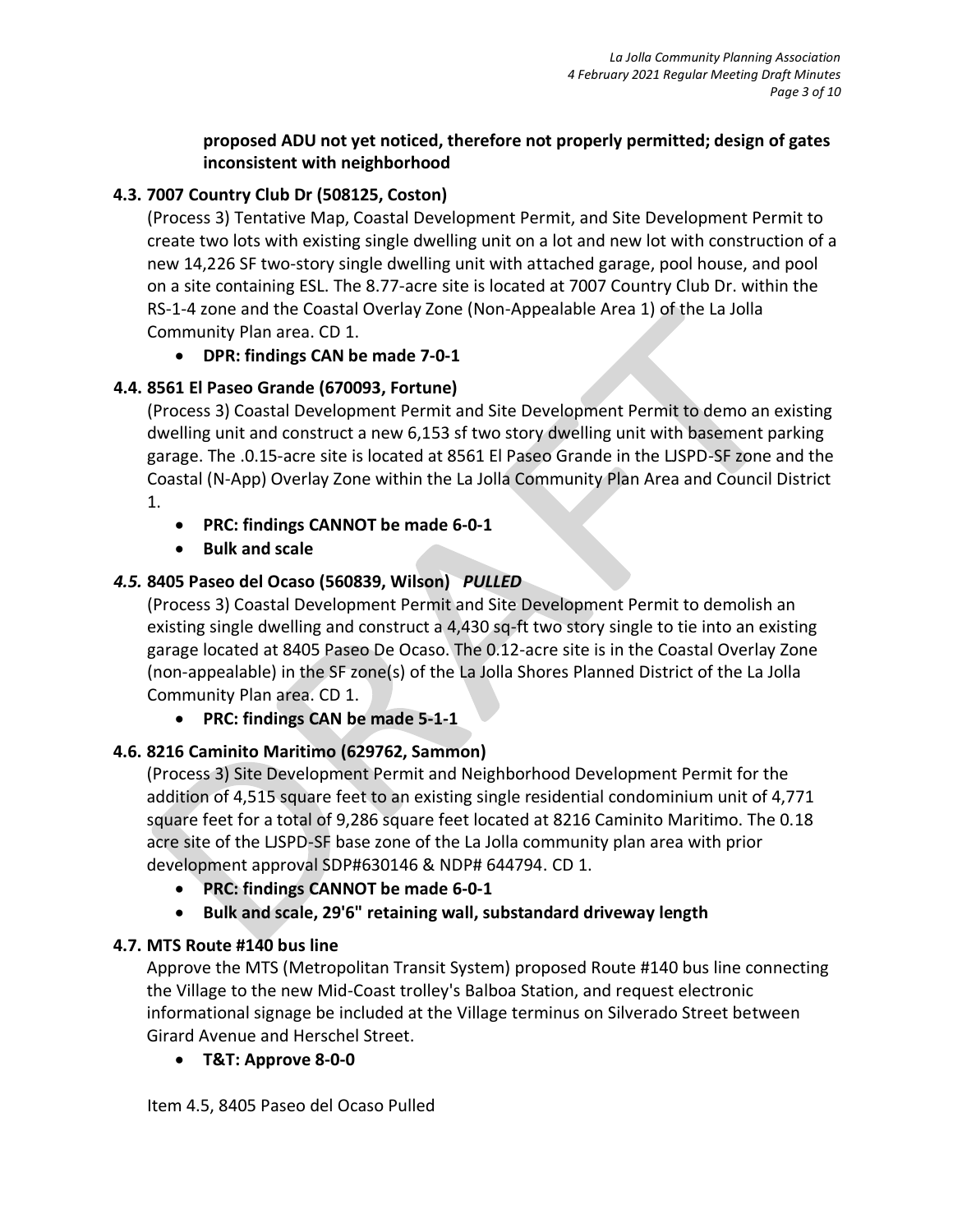**Motion:** Approve Consent items 4.1, 4.2, 4.3, 4.4, 4.6, 4.7. (Jackson/Boyden) **Vote:** unanimous, Motion carries.

## **5. Project Reviews (action)**

These may be *de novo* considerations. Actions by committees are listed for information only. Written comments can be submitted via the Materials & Comments page, link above. In general, applicants for each project have 10-15 minutes to present, an individual representing organized opponents (if there are such) has 10 minutes to respond, and members of the public have 15 minutes for 2-minute comments not already covered in presentations. Trustees then discuss the project for 20 minutes, at which point the President may call for motions and votes.

#### **5.1. 7595 Hillside (522708, Gonzales)**

(Process 3) Site Development Permit and Coastal Development Permit to demolish an existing dwelling and construct a 7,091 sq ft 2-story over basement dwelling located at 7595 Hillside Dr. The 0.797-acre site is in the single family (SF) zone of the La Jolla Shores Planned District, Coastal (Non-appealable) overlay zone within the La Jolla Community Plan Area. CD 1.

- **PRC: Findings CANNOT be made 5-1-1**
- **Height of structure and lack of drawings showing solid guardrail and metal fence at street**

#### **5.2. La Jolla View Reservoir (331101, Oriqat/Eicher)**

Coastal Development and Site Development Permit Process CIP-2 (WBS# S-15027.02.06) for a proposed 3.11 million gallon circular concrete reservoir to replace the existing reservoir, replace the existing Muirlands Pipeline in County Club Drive with a larger 30″ PVC pipeline; and to demolish the existing La Jolla View Reservoir. Coastal Non App 1, Council District 1, Notice Cards 3. Notice of Final Decision to go to CCC.

**This is NOT a full project review.** The project previously reviewed by DPR & Trustees has not changed. However, the CEQA-related Environmental Document has evolved from an MND to an EIR. **Discussion will focus solely on potential project impacts and mitigation measures identified in the EIR**. Draft LJCPA response to EIR to be discussed/ratified.)

- **DPR: findings CANNOT be made 7-0-1**
- **EIR inadequate: contractor oversight, evaluation of access alternatives, traffic management, pedestrian and other nearby resident safety, excavation soil handling, trail access and restoration, how and where species mitigation best benefits the community, revegetation, and handling of properties project will vacate; extend comment period by at least 60 days for EIR revision in collaboration among relevant City and community organizations.**

**Kane:** This item has been heard twice at DPR with extensive public comment. A list of issues came out of these meetings. Bilal Oriqat is here to address those questions, things not clarified in the EIR. We are not discussing the merits of the project.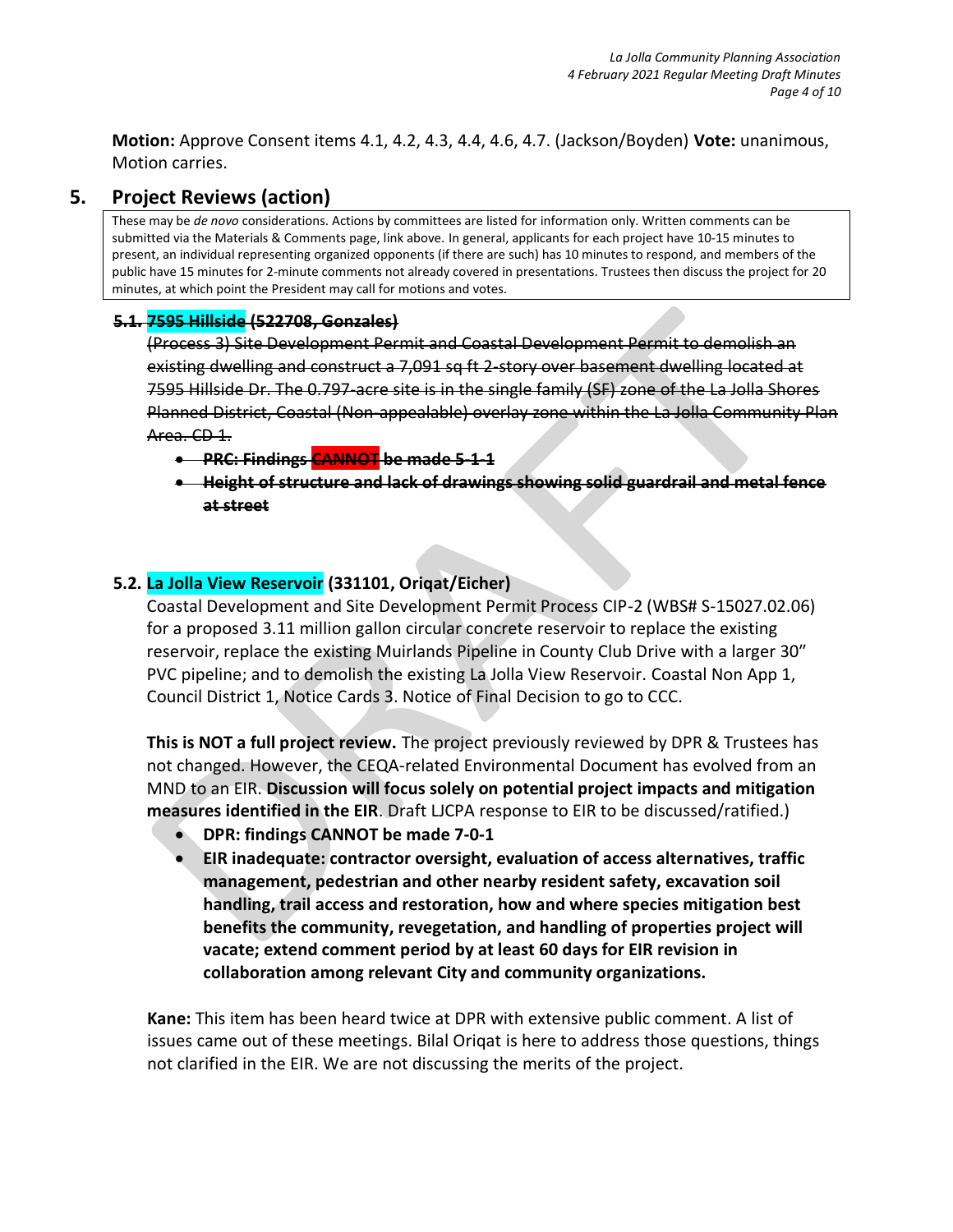**McGrory:** I own a home on Remley Pl. net to this park. I am associated with a group of residents below and above Exchange Pl. in the Country Club area. Extensive discussions were held with staff going from the MND to the full EIR. With the EIR coming out on Jan. (*sic)* 31, with 45 days to review expiring Feb. 14. This loosely knit group felt they needed more time to review and work with City staff. James Negaforth, City Engineer in charge of Capital Improvements, agreed today to support a 45 day extension and more if needed if we would ask for it. We, as a community, are willing to put off the EIR for 45 days from Feb. 14, to continue to work with Bilal, James and City staff to try to work out solutions to the many problems we have identified. This is a big project, \$25m, to close down a natural park for 2 or 3 years with traffic impacts that need a lot of time. I think City staff will agree. I suggest a coalition of community groups – CPA, Parks & Beaches, T & T, DPR and neighborhood residents to meet weekly to go over all these impacts and find solutions. We need the benefit of enhanced reservoir but must also recognize reality of impacts on community and environment.

**Motion:** Ask City to extend review period of EIR for an additional 45 days. (Jackson/Weiss) **Vote:** unanimous. Motion carries

**Discussion: Arnhart:** A typical extension is 14 days. DSD has authority to set extension time. We ask that when you ask for 45 day extension also ask DSD for support stating that Engineering Capital projects supports the 45 day extension. Ask Catherine Rom in writing and follow up with a phone call.

**McGrory:** I am confident the 45 day extension will be approved.

**Motion:** Authorize Diane Kane to appoint an appropriate committee to work with City and community on this project. (Jackson/Boyden) **Vote:** unanimous: Motion carries. **Motion:** Defer/continue/ postpone further discussion of this project until next available meeting of this group. (Jackson/Ahern) **Vote:** 8-9-0: Motion fails.

**In favor**: Costello, Courtney, Davidson, Fitzgerald, Jackson, Mangano, Manno, Weissman. **Opposed:** Ahern, Boyden, Brady, Ish, Kane, Neil, Shannon, Steck, Weiss (*Kane breaks tie*) **Abstain**: none

**Staff Presentation**: Replies to questions on EIR.

- Contractor Oversight: **Oriqat:** Resident engineer, City inspector will be on site full time. Also, construction manager hired by City to inspect full time. Constant checking of site. Contractor is liable; we are incorporating community comments into contract.
- Evaluation of Access Alternatives: **Mulvey:** Contractor can use conveyor belts, means of soil handling which best fits his operations. Access road required for large earth working equipment, cement trucks etc. **Sanchez:** Alternative routes considered; route chosen in EIR is most direct and affects least residential streets. Alternative Route from Hillside Dr. was considered; it is 1 1/2 mile longer, has more curves, part on road with no trucks over 5 tons allowed.
- Traffic Management: **Mulvey:** Country Club Dr. used only in pipeline phase 2 to 3 months. One lane always open for ingress and egress of residents and emergency vehicles. Traffic control measures for safety of bicycle and pedestrians. Remainder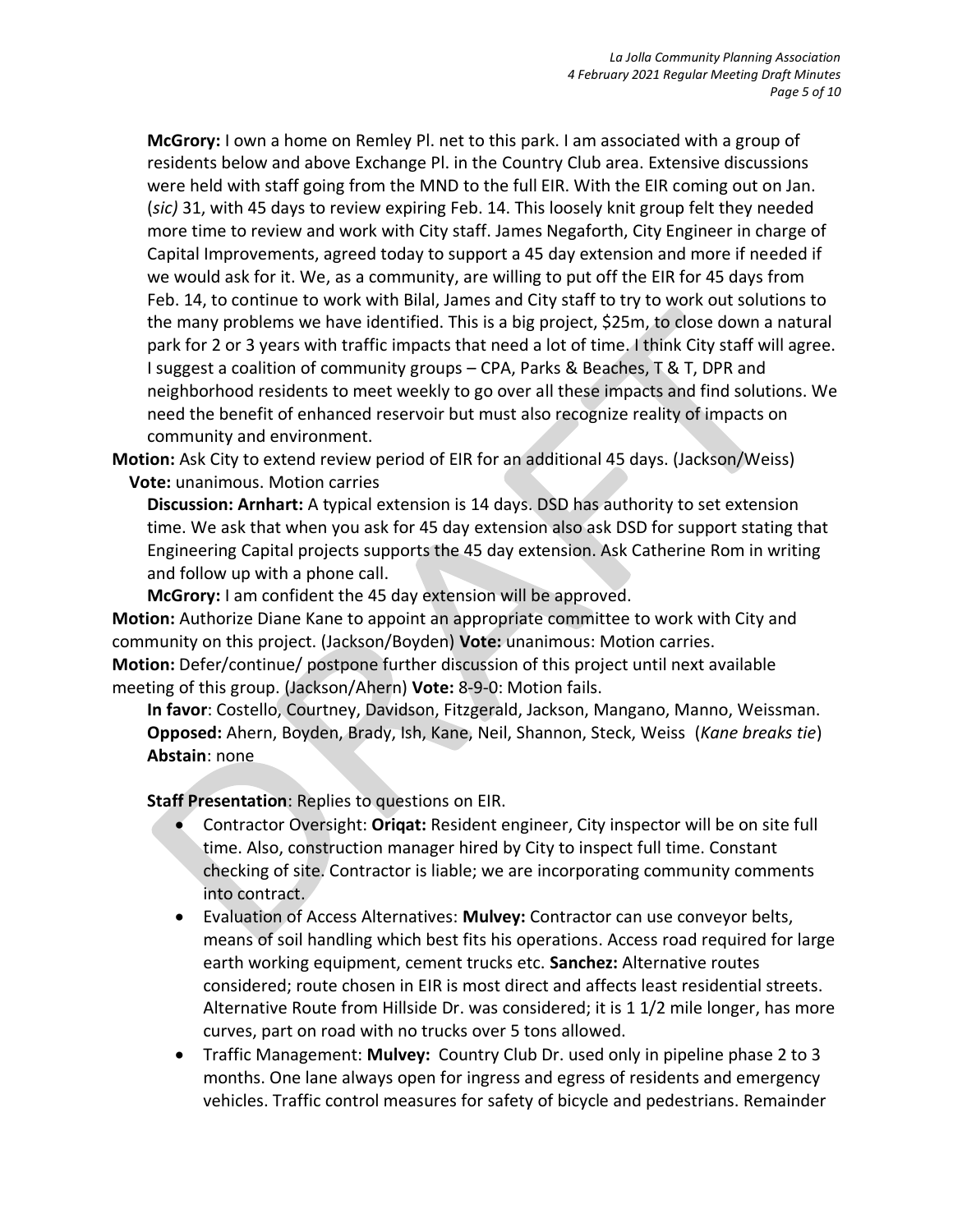of construction activity is responsibility of contractor. City requirements and oversight of contractor described.

- Pedestrian & Other Nearby Resident Safety: **Oriqat:** We are beginning a preliminary analysis of where we can incorporate sidewalks safely. We will begin after this project separately because this topic is important to community.
- Excavation Soil Handling: **Mulvey**: Minimizing truck trips; will keep as much soil on site as possible; back fill existing LJ View Reservoir to historical grade to place soil there and also place soil to existing Exchange Pl site. We are requesting contractor to submit plan to keep as much soil on site to reduce total number of trips.
- Trail Access & Recreation: **Arnhart:** Showed plan to provide temporary access during construction and are revising restoration plans to restore trails as part of the revegetation efforts to retain access after completion.
- Biological Mitigation Within Community & Revegetation**: Eichler:** Described EIR section 5.5 on mitigation, monitoring and reporting program that addressed biological resource impacts. Mitigation of sensitive habitat required 2:1. After review of several alternative locations the Los Penasquitos location best met the criteria. Revegetation Plan also described.
- Handling of Properties the Project Will Vacate: **Cetin:** We cannot make any binding statements for future of this property. For now, Public Utilities Department plans to keep it within their use.

**McGrory**: City does not prequalify contractors as evidenced by prior projects. I must see plans before project begins. This is 42 acres of pristine environmental land that will be destroyed by keeping dirt on site. I do not agree with City mitigation plans on EIR. **Ahern:** Agree

**Kane:** Thanked City reps for hard work and willingness to work with community. **Hadley:** Our Council member has asked for input from larger community to find consensus. He will be very appreciative of action tonight to form ad hoc committee. Thanks to staff for continuing to work with us.

### **5.3. Coastal Rail Trail/Gilman Bike Track (Gonzalez Nava)**

This project creates a One-Way Cycle Track (Class IV) along both sides of Gilman Drive. The project proposes the following: protected North and South bound one-way cycle track (Class IV), continuous sidewalk along the west side, retains street parking, street lighting, traffic signal modifications, and new signal at La Jolla Village Drive. The project connects in the north to UCSD and the Genesee Avenue Class I Bikeway. The project connects in the south to the existing Class I bikeway under I-5 and SANDAG's Class I Bikeway along Santa Fe Street.

- **T&T: Approve 8-0-0**
- **Subject to adding sharrows in the southbound lane on Gilman**
- **University City CPG: Approve 17-0-1**

**Presentation to address concerns: Alejandra Gonzalez:**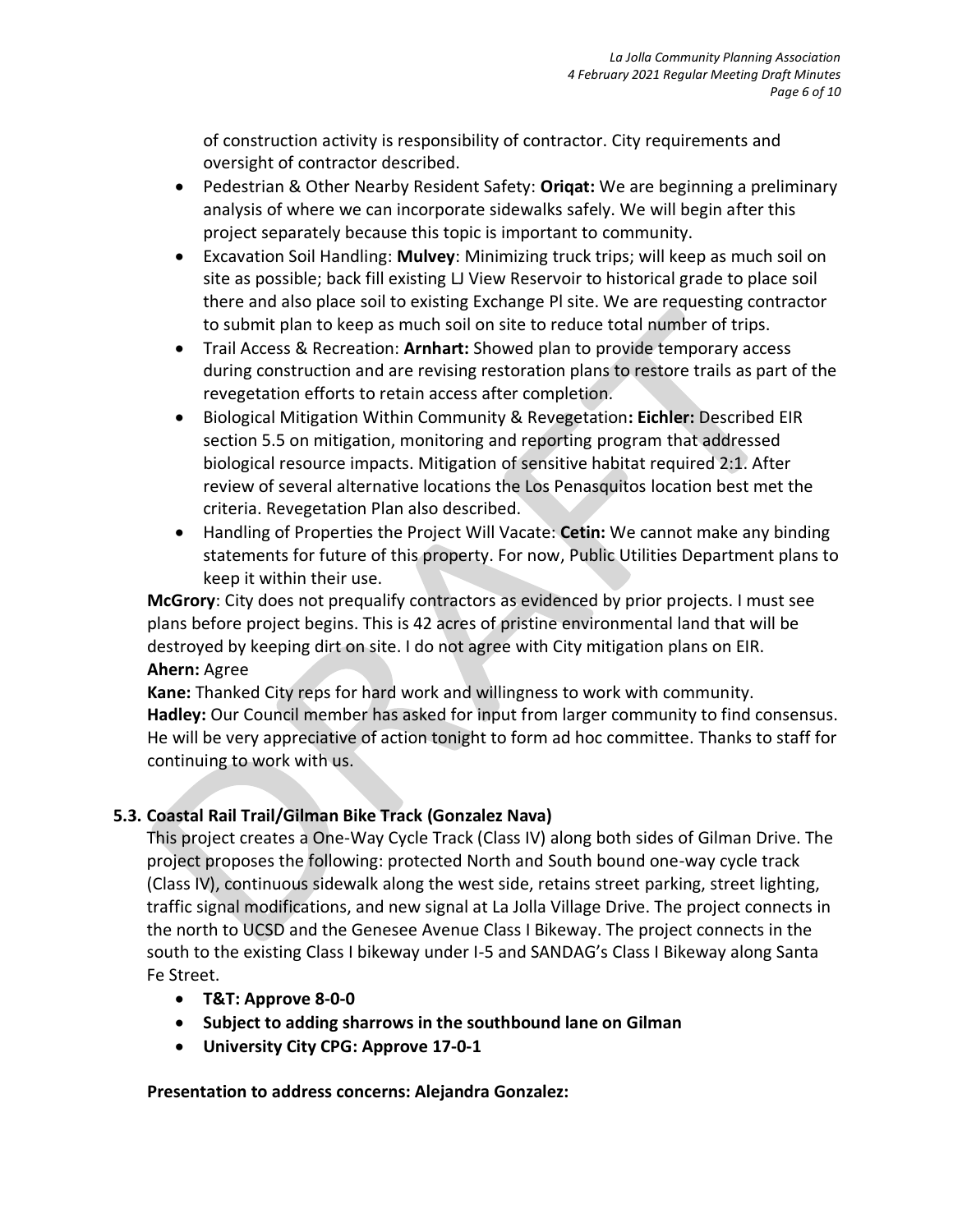Described goals and location of project. Improvements included a painted buffer and parking between cyclists and traffic; at the intersection with I-5 improved signals and dedicated space for cyclists, striping for crossing, red arrow and no turn on red signs. Similar improved signals, striping and signage at major intersections; painted buffer warning signs and no parking near driveways. Details see minutes of T & T meeting in Materials & Comments.

**Kane:** There are two audiences: experienced cyclists and casual cyclists. Experienced cyclists want to be in main traffic lanes. I recommend sharrows in north and southbound lanes. Gilman Dr. from LJ Village Dr. to I-5 needs fundamental rethinking and restructuring to accommodate and balance its evolving uses for commuting and recreation including transit, autos, other motorized vehicles, bicycles and pedestrians in the long term. The planning process should consider traffic mix, land use, transit loading platforms and include pedestrian crosswalks, median enhancements and include revising Gilman's functional classification with the goal of lowering speeds to accommodate multi-modal transportation.

**Motion:** Accept T & T motion to approve City's Coastal Rail Trail Improvement Project for Gilman Drive between I-5 and LJ Village Drive with the addition of sharrows on the southbound side with the exception of adding sharrows along the northbound side as well. (Boyden/Brady) **Vote** 11-5-1: Motion carries

**In Favor**: Ahern, Boyden, Brady, Ish, Jackson, Manno, Neil, Shannon, Steck, Weiss, Weissman

**Opposed**: Costello, Courtney, Davidson, Fitzgerald, Mangano

**Abstain:** Kane (chair)

**Motion:** The City should begin working immediately with the LJCPA, UCPG, UCSD and other community stakeholders to develop a more comprehensive plan for Gilman Dr. by 2026. **Vote:** 14-2-1. Motion carries.

**In Favor:** Ahern, Boyden, Brady, Costello, Davidson, Fitzgerald, Ish, Jackson, Mangano, Manno, Shannon, Steck, Weiss, Weissman **Opposed:** Courtney, Neil **Abstain:** Kane (chair)

#### **5.4. 416 Nautilus (669815, Marengo)**

(Process 2) Coastal Development Permit to convert an existing 263 sf room over a 449 sf detached garage into a Companion Unit at 416 Nautilus St. The project includes adding 104 sf for a Companion Unit totaling 367 sf. The 0.072-acre site contains 2 detached residences on a single lot at 414 and 416 Nautilus Street. The site is in the RM-1-1 Zone, the Coastal (Non-App.-2) Overlay Zone, the Geo Hazard Zone 53, and the Transit Priority area within the La Jolla CPA, and CD 1.

#### • **DPR: Findings CAN be made 5-2-1**

**Neil Hyytinen,** Attorney for Brian Teel: Issues raised by opponent are about set back requirements in rear and side yard, and whether you can have an ADU on this lot. City staff supports our position; City staff will look into the historicity of garage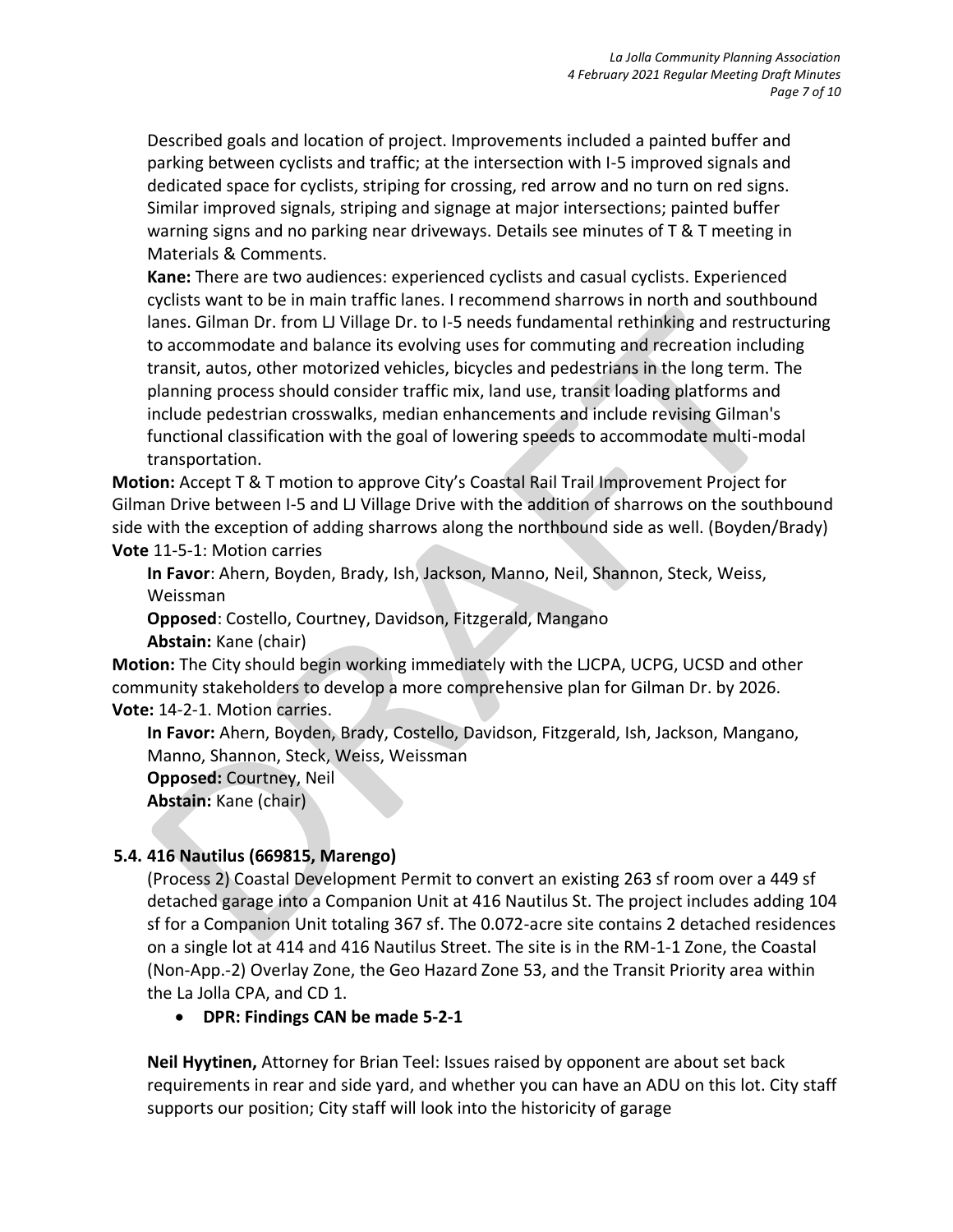unit fronting an alley on Nautilus.

**Marengo:** Showed location and layout of lot. Narrow lot, widening the garage for larger car. ADU above garage described. Code says structure can be on both rear and side property lines. Roof deck steps back further. Materials will match main structure. **Merten:** Showed ADU and garage. Garage is not existing, still under construction. Previously a ministerial permit was approved to demolish existing garage and construct a new garage. Plans showed 72% of existing exterior walls to be demolished. Since over 50% of walls were demolished, a CDP was required. Staff noted their error and asked for an after the fact CDP for demolition of previous garage. New garage also requires a CDP. It is not in compliance with the SDMC because of setbacks. Staff will review and add decision to next cycle review. An accessory unit can extend into a rear setback line OR a side setback line, not both. Since garage structure is still under consideration, it is premature to consider the ADU to be built above.

**Neil:** What if we did approve this today and the City later decided the permits were in error. Confusion is about email from Denise Vo saying City will review**. Reply:** We are allowed to fluctuate while we are under construction.

**Jackson:** Code language use of OR is an inclusive use.

**Boyden:** Response from City sounded like they were considering bundling this whole thing into one CDP. It may be worthwhile to wait until City resolves.

**Motion:** Deny because garage requires a CDP and does not meet current SDMC requirements for setbacks (Costello/Manno)

**Jackson:** We never wait for final cycle before.

**Ahern:** Previous setback precedents, DPR approval and need for housing, it is reasonable to support Project.

**Marengo:** Anything that comes out of City review will be packaged into the CDP that already exists. Further comments that setback issue resolved; City is looking into historicity issue only.

**Vote:** 5-11-1 Motion fails.

**In Favor:** Costello, Davidson, Ish, Manno, Neil

**Opposed:** Ahern, Boyden, Brady, Courtney, Fitzgerald, Jackson, Mangano, Shannon, Steck, Weiss, Weissman

**Abstain:** Kane (chair)

**Motion:** Findings can be made to approve project. (Steck/Jackson) **Vote:**11-5-1 Motion carries In Favor: Ahern, Boyden, Brady, Courtney, Fitzgerald, Jackson, Mangano, Shannon, Steck,

Weiss, Weissman

**Opposed**: Costello, Davidson, Ish, Manno, Neil

**Abstain:** Kane (chair)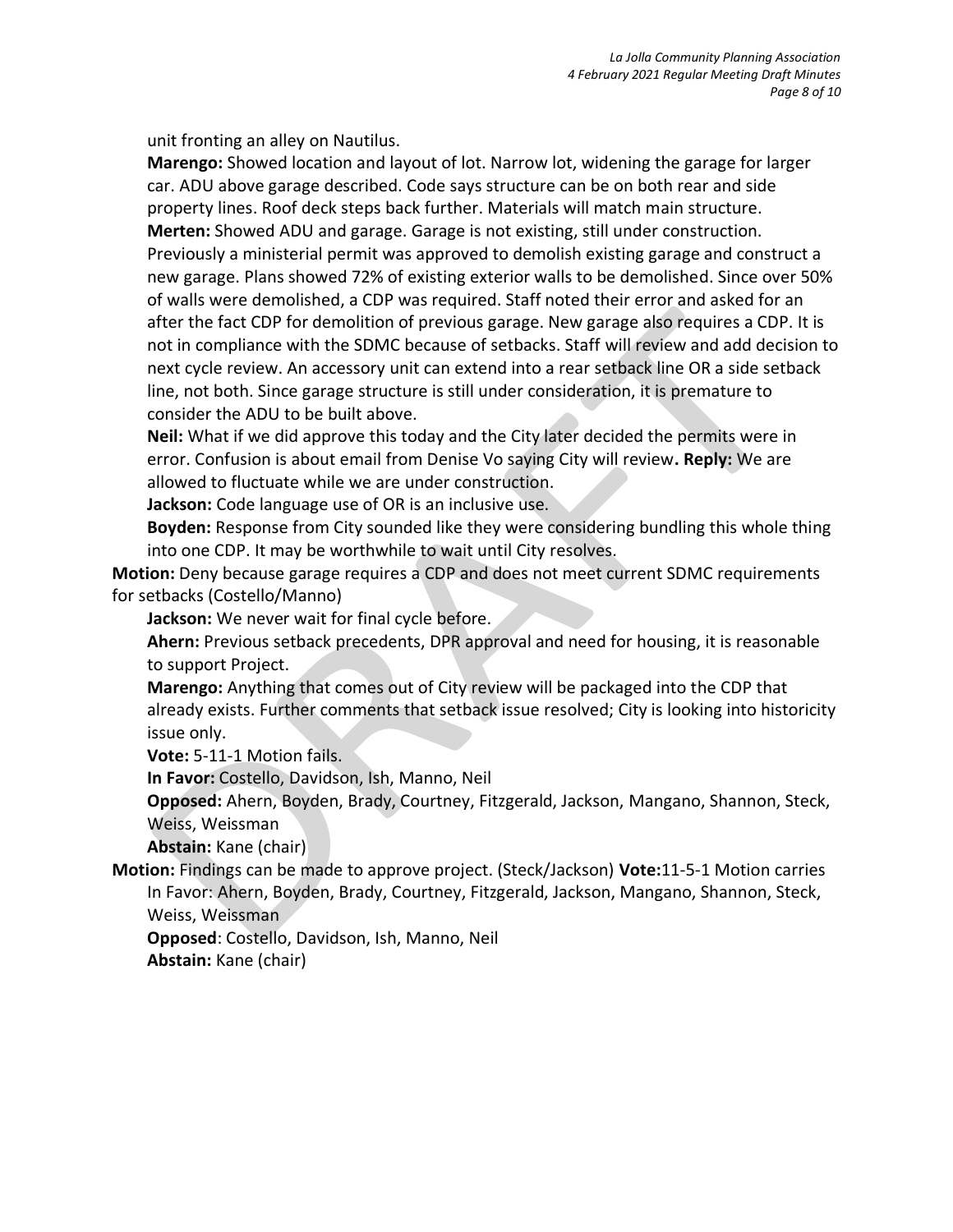### **6. Non-Project Discussions & Reviews (action as noted)**

none

## **7. Officer Reports (information, discussion, or action as noted)**

# **7.1. Treasurer (see [Materials & Comments](https://lajollacpa.org/ljcpa-trustees-2-4-2021-materials-comments/) for report)**

No activity. Balance \$793.21

#### **7.2. Secretary**

If you register and attend an online meeting your attendance will count towards your meeting attendance requirement

LJCPA is a membership organization open to La Jolla residents, property owners and local business and non-profit owners at least 18 years of age.

Eligible visitors wishing to join the LJCPA need to submit an application, copies of which are available at on-line at the LJCPA website: [www.lajollacpa.org/](http://www.lajollacpa.org/). In the interest of time, I refer you to the website for further details on membership and the updated attendance records.

Those in attendance tonight who are not already members are encouraged to join during February and be eligible to vote in the election in March. Check the Membership page on the LJCPA website for the membership application form.

## **7.2.1. Draft Annual Report (discussion), Weissman; see [Materials & Comments](https://lajollacpa.org/ljcpa-trustees-2-4-2021-materials-comments/) for text)**

I also want to draw the attention of the Trustees to the draft Annual Report for 2020/2021 in the Materials & Comments page. Let me know of any corrections or additions to this report. I would like this to be a joint effort of all Trustees to tell of our accomplishments during the past year. We will vote to approve this report next month to send to the city.

### **7.3. President (action) as noted, see [Materials & Comments](https://lajollacpa.org/ljcpa-trustees-2-4-2021-materials-comments/) for details)**

**7.3.1. Authorize appeal of 8423 El Paseo Grande project pending Hearing Officer decision scheduled on Feb 10 (action, Kane)**

**Weisman:** Let Hearing Officer know we are party of interest to file appeal. Comments that as a planning group we may automatically be eligible to appeal. Bylaws say we must appeal a contrary decision.

**Motion:** Approve email to HO that LJCPA is interested party. (Boyden/Courtney) **Vote:** unanimous: Motion carries.

**7.3.2. Approve letter supporting PARC revisions to Master Parks Plan (action, Kane) Motion:** Approve letter (Jackson/Manno) **Vote:** unanimous: Motion carries

### **7.3.3. Approve changes in appointees to Coastal View Corridor Ad Hoc Committee (action, Kane)**

Mary Lynn Hyde, a BRCC appointee, is being replaced by Joe Terry. The LJSA has appointed Ted Haas to the committee.